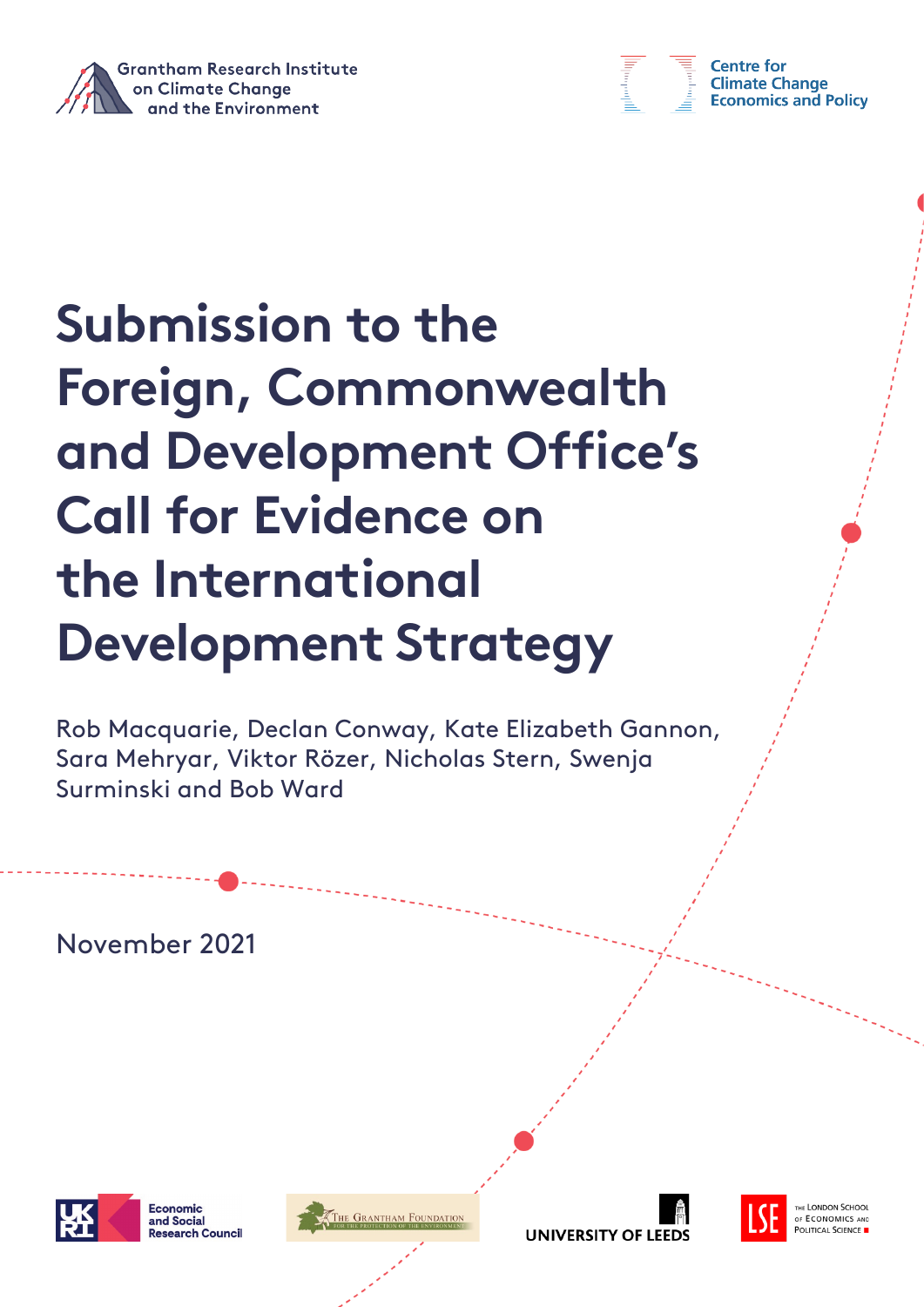The Centre for Climate Change Economics and Policy (CCCEP) was established in 2008 to advance public and private action on climate change through rigorous, innovative research. The Centre is hosted jointly by the University of Leeds and the London School of Economics and Political Science. It is funded by the UK Economic and Social Research Council. [www.cccep.ac.uk](http://www.cccep.ac.uk/)

The Grantham Research Institute on Climate Change and the Environment was established in 2008 at the London School of Economics and Political Science. The Institute brings together international expertise on economics, as well as finance, geography, the environment, international development and political economy to establish a world-leading centre for policy-relevant research, teaching and training in climate change and the environment. It is funded by the Grantham Foundation for the Protection of the Environment, which also funds the Grantham Institute – Climate Change and Environment at Imperial College London. [www.lse.ac.uk/grantham](http://www.lse.ac.uk/grantham)

## **About this submission**

In July 2021 the United Kingdom's Foreign, Commonwealth and Development Office (FCDO) launched a call for evidence to inform its forthcoming International Development Strategy. The Strategy is expected to set out the Government's approach to international development and align UK development activity with the objectives in the Integrated Review of Security, Defence, Development and Foreign Policy, to cover 2022 to 2030. More information on the call for evidence is

[www.gov.uk/government/publications/international-development-strategy-call-for](https://www.gov.uk/government/publications/international-development-strategy-call-for-evidence/international-development-strategy-call-for-evidence)[evidence/international-development-strategy-call-for-evidence.](https://www.gov.uk/government/publications/international-development-strategy-call-for-evidence/international-development-strategy-call-for-evidence) 

This paper consists of a submission to the inquiry written by a team led by Rob Macquarie on behalf of the Grantham Research Institute on Climate Change and the Environment at the London School of Economics and Political Science. The submission has been lightly edited to summarise the recommendations in an additional section not included in the original document submitted to the call for evidence. This version of the submission was copyedited by Georgina Kyriacou.

#### **Authors' note**

The Grantham Research Institute welcomes the opportunity to assist and support the work of the FCDO in shaping the UK's approach to global development in this critical decade. The evidence provided in this submission is based on work from across the Institute, including: a report prepared for the G7 Carbis Bay [Summit;](https://www.lse.ac.uk/granthaminstitute/publication/g7-leadership-for-sustainable-resilient-and-inclusive-economic-recovery-and-growth/) collaboration within the [Zurich Flood Resilience Alliance;](https://www.lse.ac.uk/granthaminstitute/zfra/) and projects including Pathways to Resilience in Semi-arid Economies [\(PRISE\),](https://www.lse.ac.uk/granthaminstitute/pathways-to-resilience-in-semi-arid-economies-prise/) Uncertainty reduction in Models for Understanding Development Applications [\(UMFULA\)](https://www.lse.ac.uk/granthaminstitute/umfula/), and Women Entrepreneurs in Climate Change Adaptation [\(WECCA\)](https://www.lse.ac.uk/granthaminstitute/women-entrepreneurs-in-climate-change-adaptation/). The Institute works closely with development practitioners among donors, development banks, and national and local decision-makers in many lower-income countries, and these experiences and engagements have also informed the content of this submission.

## **Disclaimer**

The views expressed in this report represent those of the authors and do not necessarily represent those of the host institutions or funders. No conflict of interest was reported by the authors.

This paper was first published in November 2021 by the Grantham Research Institute on Climate Change and the Environment and the Centre for Climate Change Economics and Policy.

#### © The authors, 2021

Permissions requests should be directed to the Grantham Research Institute.

Suggested citation: Macquarie R, Conway D, Gannon KE, Mehryar S, Rözer V, Stern N, Surminski S, Ward B (2021) *Submission to the Foreign, Commonwealth and Development Office's Call for Evidence on the International Development Strategy.* London: Grantham Research Institute on Climate Change and the Environment and Centre for Climate Change Economics and Policy, London School of Economics and Political Science.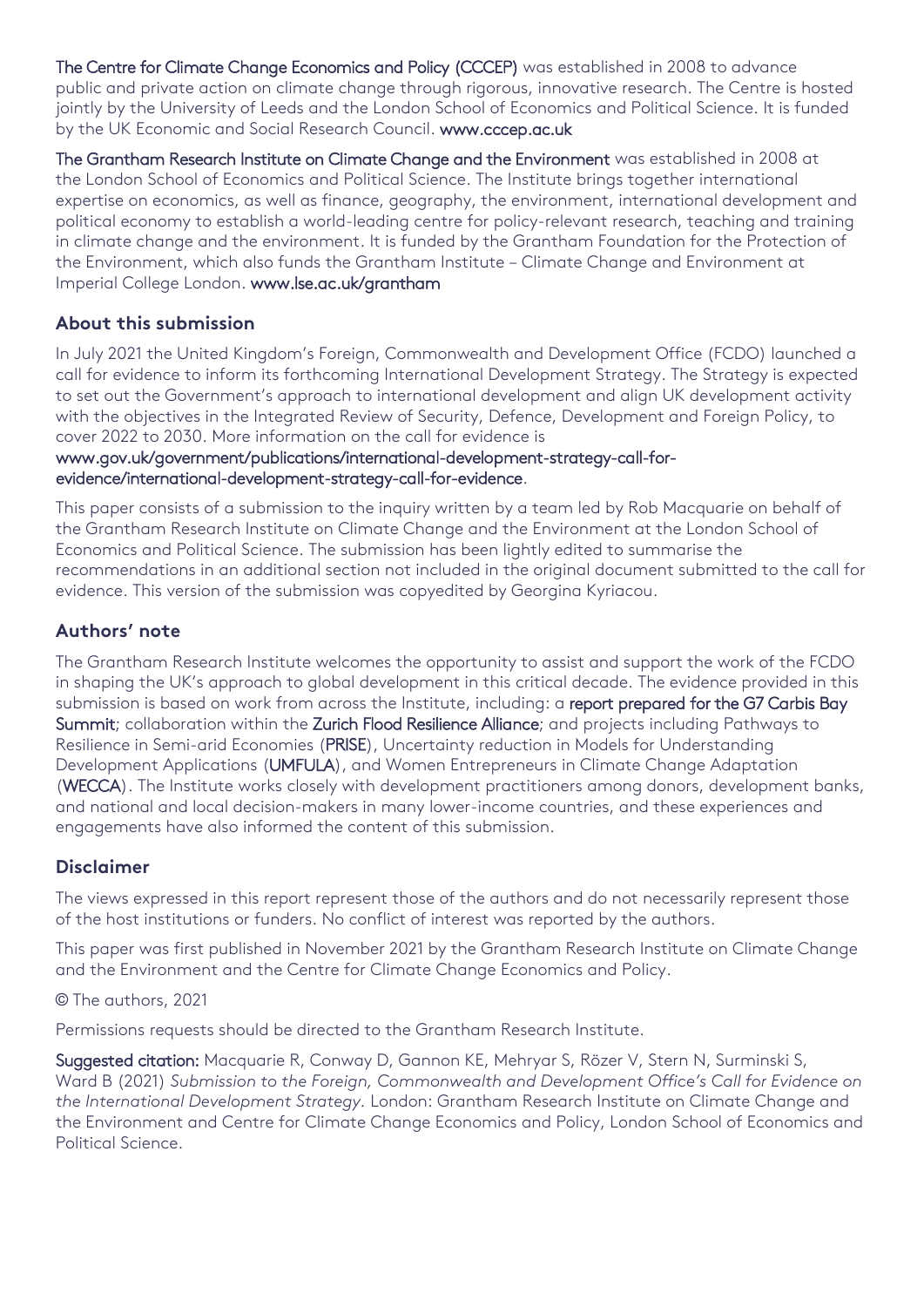# **Summary**

Pressing global needs in both the near and longer term warrant a new model for development assistance. At the core of a revised approach must be the *integration of development with the* pursuit of net-zero greenhouse gas emissions and resilience against climate change, to drive higher living standards that are more sustainable, inclusive and robust to 21st century challenges.

The effective delivery of the new approach will rest on *multilateralism*, including making the most of the great potential of the international financial institutions (IFIs) and the basic multipliers they embody. This would build on the UK's history of support for internationalism and these institutions and is where the notion of 'Global Britain', effective on the world stage, would carry real meaning.

To achieve this, the International Development Strategy should set out steps to:

- Work with emerging market *and* developing economies to coordinate plans for investment in physical infrastructure and natural, social and human capital. Country platforms can provide frameworks for collaboration with clear structures and objectives. National and local level governance are important, ensuring programmes and investment are responsive to development agendas and people's real needs.
- Target the integrated pursuit of the Sustainable Development Goals (SDGs), such as combining climate action with a focus on gender equality, health and wellbeing, and education. Paying heed to the interactions and overlaps between different SDGs – and recognising where trade-offs must be made – is critical to foster every form of capital and to deliver genuinely sustainable development.
- Drive international cooperation and dialogue to clarify and enhance rigorous standards for investment, promote a shared strategy for a sustainable recovery from the COVID-19 pandemic, and develop mechanisms to address loss and damage from climate change and environmental degradation.
- Support the international financial institutions, particularly the multilateral development banks (MDBs), to increase the scale of their interventions. Raising paid-in capital for the MDBs creates a strong multiplier effect, thanks to their capital structure. To leverage this, shareholders should agree to increase commitments on the condition that these institutions work more effectively as a group and with other development finance institutions.
- Raise the level of Official Development Assistance (ODA) to 0.7% of GDP as an urgent priority, and increase the share of development finance that targets adaptation to climate change.
- Foster partnerships in research and use the capabilities of the UK's leading higher education sector, to help decision-makers and communities in lower-income countries to access the technology and knowledge they need to interpret and solve specific challenges they face.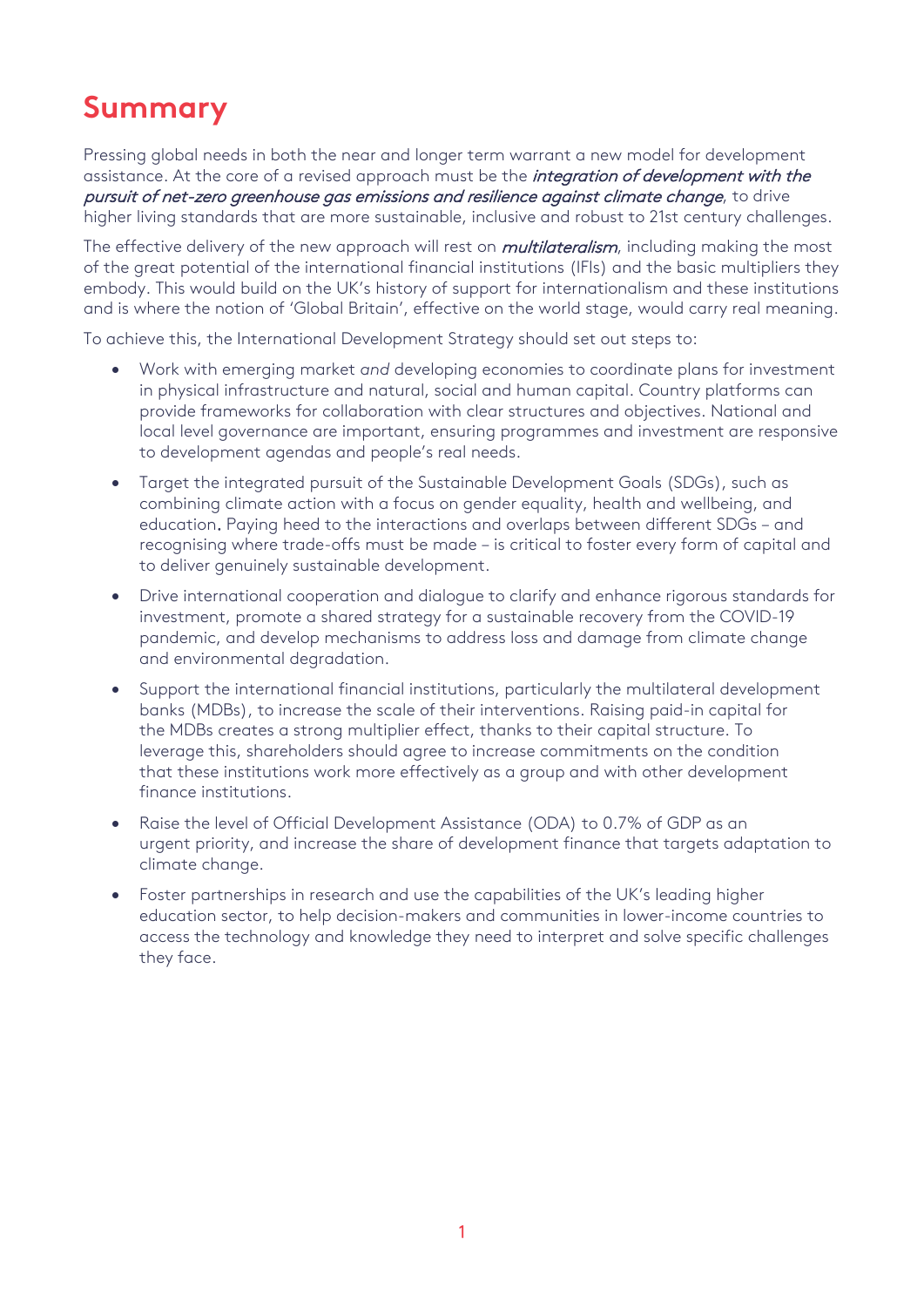# **Responses to questions in the Call for Evidence**

#### **Question 1: How might progress on international development to 2030 be impacted by the trends identified in the Integrated Review? How should the UK respond?**

The Integrated Review is right to highlight transnational challenges, especially climate change and biodiversity loss. To support robust global development, the immediate priority must be a strong and sustainable recovery from the COVID-19 crisis, which has hit the worst-off hardest, threatening to reverse the gains of previous decades. An estimated additional 150 million people have fallen into extreme poverty; the number of people facing acute food insecurity has increased by a similar number (World Bank, 2020; FAO et al., 2021). Up to half of the poorest countries are in severe debt distress or at high risk of debt distress (World Bank, 2021). Without concerted support, long-term scarring may result in a 'lost decade' for development. The crisis has demonstrated how vulnerable the world is to climate change, environmental degradation and biodiversity loss; preventing their worst effects is paramount to progress on all SDGs. Strong, innovative and sustainable investment will both drive the recovery and set the world on a new path of development. Collaboration on finance and management of debt will be crucial to realising that investment.

Geopolitical and geo-economic shifts, as well as systemic competition, will affect delivery of sustainable development and mitigation of environmental breakdown. While the politics are inevitably complex, success will require cooperation between the major players. Intensive engagement, especially between members of the G7 and G20, is necessary if commitments to net-zero emissions of greenhouse gases by 2050 are to be backed up by credible pathways. How those pathways are met will have a significant influence on development outcomes: an estimated 70% of the cost of global infrastructure requirements to 2030 will be in emerging and developing economies (Bhattacharya et al., 2016). This implies that *effective action must involve the UK* working with both emerging market economies (EMEs) and developing countries.

This is not a zero-sum game. To portray support for EMEs as detracting, one-for-one, from support for the poorest developing countries is an analytical, practical, development, environmental and political mistake. For example, the environment in Africa depends particularly on investing in Asia. The UK should work with EMEs, including in collaboration with China, to direct ODA effectively towards the investments that will drive development and raise living standards. This includes investing in countries of the Belt and Road Initiative. Key guidelines for action will come from support for the SDGs (Gannon et al., 2020a). The IFIs will have a vital role to play, both in helping create the conditions for sustainable investment, and in its financing.

Rapid technological change offers a wide and growing range of effective responses to many of the challenges countries and communities face. Innovation, as well as benefiting mitigation technologies like batteries, sustainable fuels, and certain practices in land use and agriculture, benefits adaptation to climate change. For instance, the monitoring, remote sensing and geospatial mapping of risks using big datasets increase countries' and communities' ability to manage climate risks (Conway and Vincent, 2021a). However, to benefit those most in need, new technologies must be disseminated effectively so that poorer countries are not left behind. In this regard, the UK can collaborate and partner to share technologies, knowledge and skills that can advance decarbonisation and resilience. There are great opportunities in combining development, mitigation and adaptation: from restoring degraded land to improving public transport, providing decentralised solar power, and tackling congestion and pollution in cities. The focus should be on combining development with sustainability and the opportunities that come with rising living standards.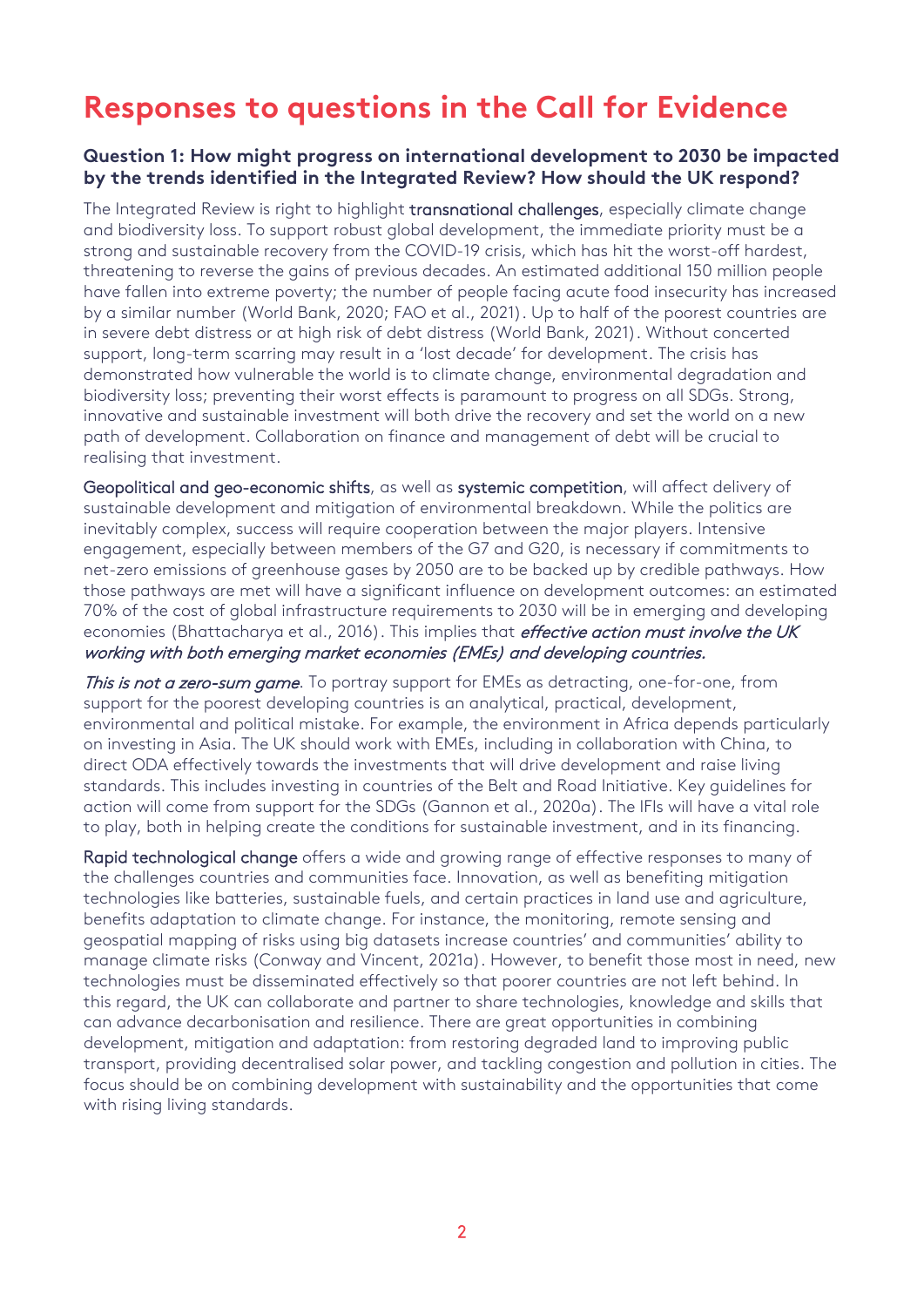## **Question 2: What could success in 2030 look like in terms of meeting the needs of the poorest and most marginalised and increasing opportunities for countries to become self-sustaining?**

Building resilience to climate change and to processes of wider environmental degradation is essential to improving the wellbeing of poor and marginalised people, as the world's most vulnerable are often also the most exposed to climate and environmental risk (UNDRR, 2019). Low-income and vulnerable countries, as well as poor people in lower-middle-income countries, need support and assistance to manage and reduce the risks. Adaptation is currently underprioritised in both ODA flows and wider climate finance mobilised by developed countries (OECD, 2020); the share devoted to adaptation must increase.

Success in this endeavour would mean that interventions generate several co-benefits, while keeping costs low and mitigating unintended consequences. One example is how investments in resilience can yield multiple dividends for communities, societies and economies (Surminski and Tanner, 2016). First, disaster risk reduction and the ability to endure declining environmental integrity saves lives and reduces economic losses. Second, projects for resilience, provided they are implemented with sensitivity to community and biodiversity needs, can have strong economic multipliers: stimulating economic activity by reducing risk and supporting growth and jobs. Finally, investments have the potential to promote the SDGs more broadly through wider social and environmental co-benefits (Rözer et al., 2021). Investments in power, water and transport all contribute to multiple SDGs, from health to environment, education and income.

Investments will need to be spread across four types of capital – physical, natural, social and human (Stern, 2021). Sustained improvements in living standards require developing all four forms, as well as their interactions. For instance, improving natural capital through, for example, conservation and restoration of ecosystems such as forests, wetlands and mangroves, can deliver adaptation benefits for human societies as well as improving biological integrity. Meanwhile, effective management of these resources is also a function of social capital: societal capacity, cohesion and collective willingness to respond, which require public, private and community knowledge and practices (Dicker et al., 2021). Developing investment vehicles to finance action, from nature-based solutions through to small-scale agriculture, micro solar, and large infrastructure projects, is very important.

In many cases, adequate adaptation and protection for the poorest and marginalised will involve transformation of systems – such as food or urban planning – or disrupting and challenging wider social vulnerabilities. For example, in many developing and emerging economies, women face heightened vulnerability, including more limited access to land, finance, mobility, educational opportunities, and other assets. In addition, they are often particularly exposed to climate risk, through, for example, being confined to more marginal and flood-prone areas for agricultural work. Targeting and supporting female entrepreneurs' employment and business ownership may play a key role in increasing resilience (Grantham Research Institute, 2021). The importance of applying a strong gender lens to all climate action demonstrates that a successful development strategy will integrate overlaps and interdependencies across all the SDGs.

Again, the future of climate, biodiversity and the environment, especially for the poorest countries, depends in large measure on the nature of infrastructure investment in EMEs over the next two decades. To repeat: protecting the poorest requires participating in and influencing investments in EMEs.

#### **Question 3: How and where can wider UK government international policy and activity best support long-term international development outcomes?**

The UK's influence in IFIs provides an opportunity to raise their ambition and to help them lead in shaping and financing the major investment programmes needed to achieve climate goals and the SDGs. The UK's track record and respect are strong in these institutions. Action through the IFIs presents extraordinary value for money through the leverage they bring.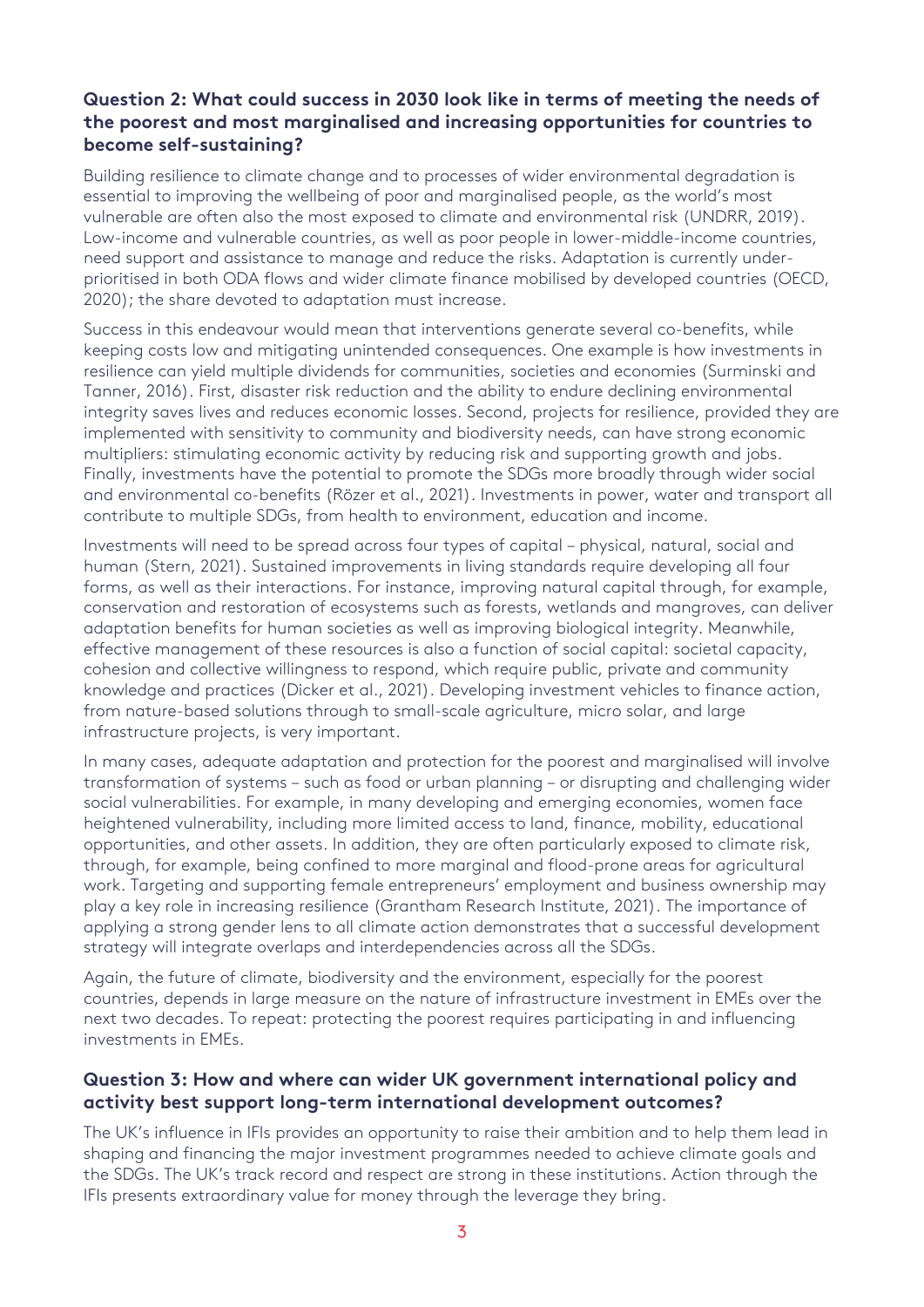Working through the IFIs, the UK can also promote effective approaches to managing risk, and rigorous sustainable standards. The absence of internationally agreed standards for assessing projects and investments can create confusion and lead to delays, with the result that funders and investors are incentivised to cut corners in lower-income countries, undermining development. In a rapidly changing landscape, there are open questions regarding how to interpret the balance between economic development and environmental sustainability in national, regional and local programmes and plans. To make sure plans are coherent and avoid fragmentation, the UK can encourage more dialogue on these issues; in particular, inviting the governments of lower-income countries to clarify their own understanding of the choices they face and the structuring of objectives (Surminski et al., forthcoming). In this context the UK should press the IFIs to work better together as a group, to help countries create 'country platforms' for shaping investment and to improve their local investment climate. Importantly, plans and programmes should recognise local needs and ensure that funds and activities are geared towards meeting those needs.

Under its 2021 Presidency of the G7, the UK can work closely with the Italian G20 Presidency and reach out to the Presidencies that will follow in 2022 and 2023 to facilitate these strong steps. Collaboration across and within both Groups provides a real opportunity for creating a long-term strategy for sustainability, development and resilience, and to create a strong drive out of the COVID-19 crisis (Stern, 2021). Another important priority is to support the Warsaw International Mechanism on Loss and Damage, to enable that body to act as an impartial convenor, monitor and finance facility, for the greatest possible chance to protect lives and livelihoods (Byrnes and Surminski, 2019). Furthermore, the UK can engage public policymakers and private investors, seek to promote collaborative action, and raise standards through its contribution to international initiatives, such as the Coalition of Finance Ministers for Climate Action and the Taskforce on Scaling Voluntary Carbon Markets. Trade deals are another opportunity to advance these issues.

#### **Question 4: How and where can government work on development best support the UK's wider strategic objectives set out in the Integrated Review?**

The International Development Strategy and wider strategy for the FCDO must embed support for net-zero objectives and resilience to climate change in order to be future-proof. This is a prerequisite to support the fourth objective, 'building resilience', and the third, 'strengthening security'. The physical impacts of climate change and environmental degradation will affect food supply chains and patterns of human mobility; knock-on effects can create or amplify conflict (Chalinor and Benton, 2021). Economic development, poverty reduction and rising living standards can be advanced and protected by orienting investment to create more productive, sustainable and resilient capital and towards achieving net-zero in all countries. This will avoid lock-in of assets that may be rendered devalued or stranded in the future with negative consequences for financial stability, employment and livelihoods (Coalition of Finance Ministers for Climate Action, 2021).

The Integrated Review rightly pledges to align all ODA with the Paris Agreement. All investments should be resilient to climate change impacts and net-positive for nature and other environmental processes. Rigorous and robust environmental assessment processes are essential to ensure this. However, mobilising investment also requires creating a positive investment climate to foster opportunities, reduce obstacles and manage risk. Investment will be greatly facilitated by country platforms with clear objectives and structures for collaboration – public and private, domestic and international. It requires helping to create a pipeline of projects aligned with sustainability criteria, and financial flows that can support and de-risk aligned investments. To foster these pipelines, countries will need to cooperate on setting objectives, plans and policies, building the investment climate and country platforms, and harmonising and raising standards.

The modalities of investment are also important. Most lower-income countries lack the financial capacity to take on high upfront costs and have limited domestic funding options or international market access. In particular, for effective adaptation, increasing the scale and catalytic use of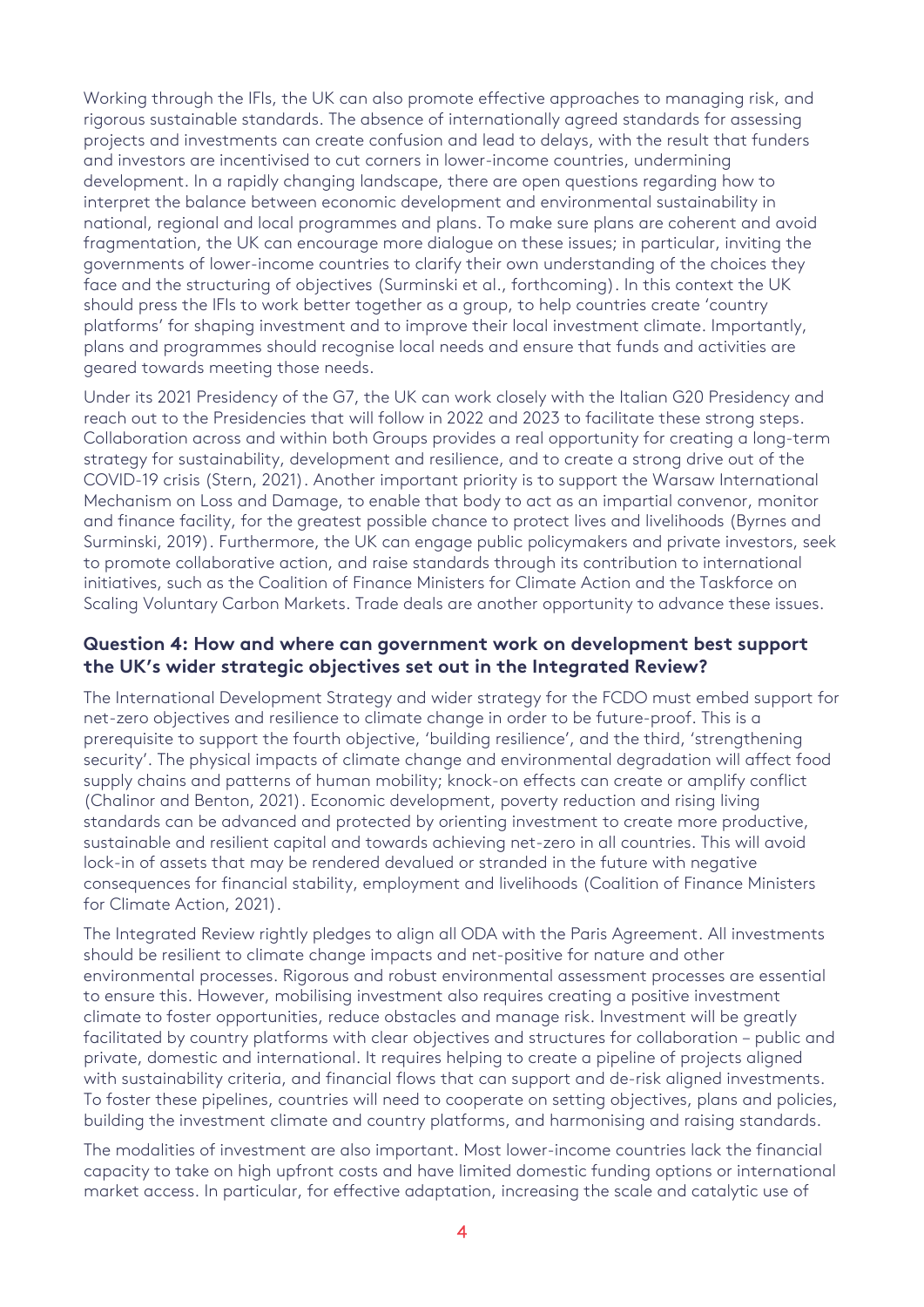international climate finance should involve an increase in use of grants rather than loans. Concessional finance is a strong instrument for supporting policy formation, project preparation and risk management for vulnerable communities (Stern, 2021). The UK can play a powerful role in facilitating the key necessary infrastructure investments by working through the IFIs, including in helping with de-risking and 'just transitions', including away from coal. A new approach should avoid too much emphasis on discrete time-bound projects driven mainly by funding cycles for ODA; instead, the UK should focus on supporting *processes*, in partnership with many other actors, that can deliver benefits over time (Dicker et al., 2021). The recent evolution in the UK's development approach, towards improving and facilitating services in lower-income countries, is in this vein (Surminski et al., forthcoming). However, all investments, regardless of climate focus, should integrate local needs and requirements through consultation and co-design with national or sub-national stakeholders where possible. The country platform, working with recipients and other donors, should be a key part of this approach.

#### **Question 5: In what area of international development does the UK have comparative advantage, particular interests, or is best placed to deliver?**

The UK's climate-related legislation, policy expertise, thought leadership and diplomacy are all very strong. As host country of COP26, the UK has the opportunity to shape the core of the agenda on climate change. Based on the track record of the Department for International Development (DfID), the UK is able to draw on a wide network of advisors to work with developing country partners to implement effective development measures. Furthermore, it has strong influence in multilateral institutions, such as the IMF, World Bank and other multilateral development banks (MDBs) (Stern, 2020). Raising investment through the MDBs provides extraordinary value for money and is a high economic multiplier, thanks to an efficient capital structure from the perspective of shareholder countries. For example, a *one-off* capital injection into the MDB system of around \$40bn could more than double annual financial flows from around \$70bn to around \$150bn a year. It is extraordinary value for money, which is not sufficiently well understood (Bhattacharya et al., 2016).

Capital increases to the MDBs should be made on condition that the institutions increase their active cooperation (Stern, 2021). Multilateral finance and initiatives can reflect a new internationalism based on a shared response to common threats – this is a more potent paradigm for tackling climate and environmental challenges. The UK can promote this model through measured and collaborative diplomacy (Stern, 2020). To complement this, bilateral funding, as a more flexible tool, can direct finance to innovative approaches at the community or sub-national level and seek to leverage private sector finance, including by helping to manage risk (Dicker et al., 2021).

Research, science and technology are also among the UK's greatest comparative advantages, based on the exceptional output of its leading universities and other research institutions relative to the country's size. Higher education is an important tool for the dissemination of knowledge, practice and technology, through the subjects taught in the UK to international students and engagement with institutions in poorer countries via partnerships with UK universities (Conway and Vincent, 2021b). Skills gaps in developing countries can be filled over the longer term by establishing interdisciplinary teaching on science, energy, natural resources, societal and economic change, and policy.

These areas are all important facets of the UK's soft power as well as powerful tools to make a positive impact on lives around the world. They are reinforced by a strong and stable level of development spending in the UK's fiscal budget. Conversely, cuts to funding undermine these same assets and capabilities. For instance, reduced contributions of shareholder capital correspond to reduced influence in the MDBs. Research capacities and partnerships (see below) funded through the Global Challenges Research Fund and Newton Fund have been disrupted by the drop in ODA from 0.7% to 0.5% of GDP, including through cuts to active programmes while in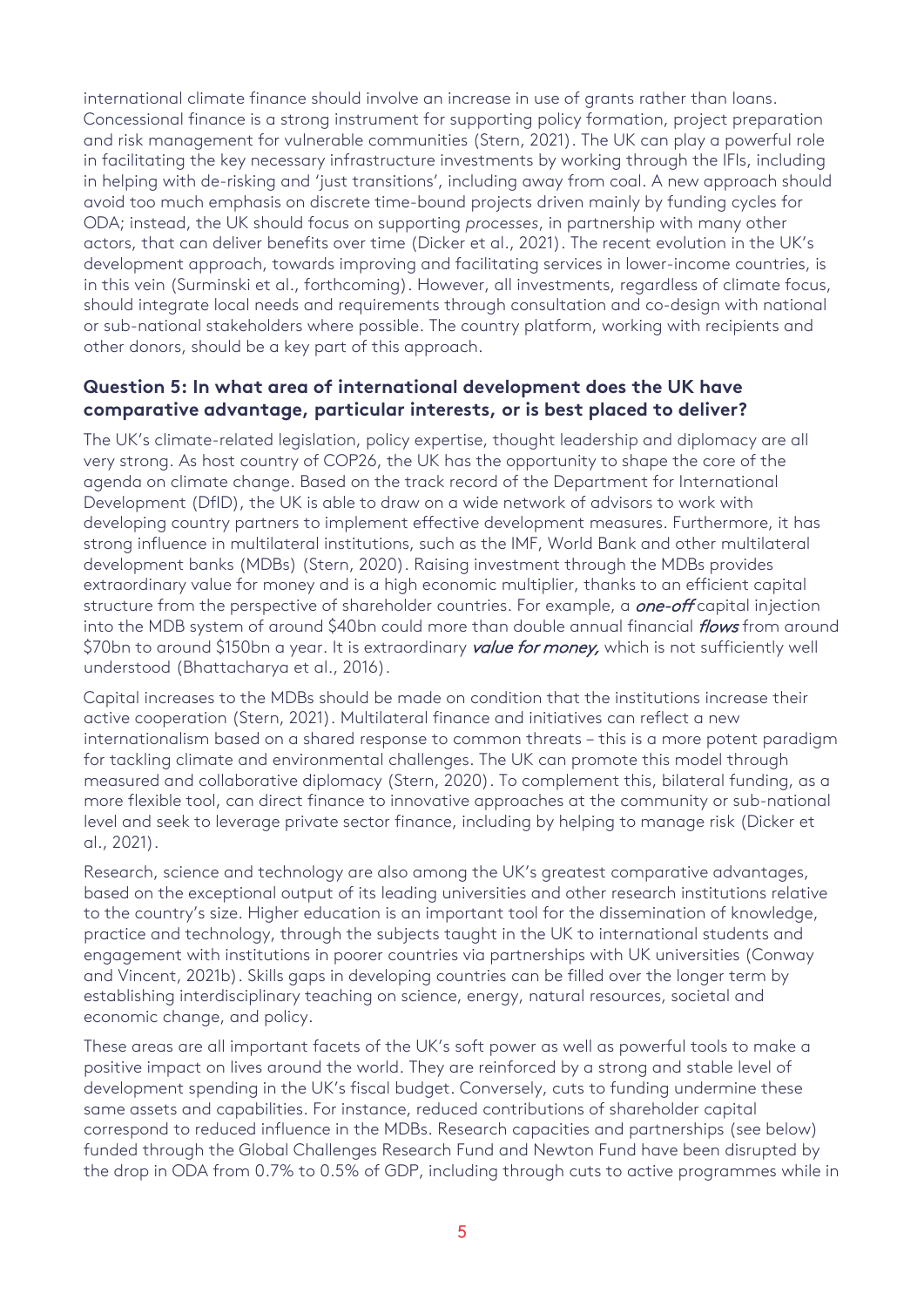progress (Universities UK, 2021). Stability in funding is crucial for effective, collaborative and trusting relationships. Raising ODA back up to 0.7% of GDP is an urgent priority.

#### **Question 6: How should the UK's approach evolve to build partnerships with new actors and strengthen existing ones?**

Ongoing experience in lower-income countries shows that the UK needs to engage with a wide range of actors, including national governments, the private sector and civil society. This can catalyse greater finance and leverage existing capacities more effectively (Gannon et al., 2020b). Currently, responsibility for implementation of development measures in recipient countries is fragmented in places. Broad and multilateral partnerships can help to avoid negative externalities or uneven impacts that exclude vulnerable populations, in line with the SDG mantra to "leave no one behind". The UK should coordinate with action by national governments and funding from other development partners, to ensure mutually positive infrastructure overlaps and co-benefits (Gannon et al., 2020a). This includes facilitating dialogue between companies implementing measures and local stakeholders.

Multi-stakeholder partnerships (MSPs) can be used to overcome fragmentation and can facilitate 'softer' forms of collaboration, including knowledge exchange, research and development, and lobbying. These can involve different types of actors (such as smaller, informal and women-led enterprises), although typically require longer-term support and monitoring to address changing stakeholder needs and to make sure they continue to be inclusive (Gannon et al., 2021). Furthermore, MSPs have typically been less effective at implementing projects than raising awareness of an issue, and should not be relied on to the detriment of meaningful action. It is good practice to first seek a clear understanding of the decision-making process affecting development and climate outcomes, which in turn can help to be realistic about the influence and impact of MSPs' activities (Surminski and Leck, 2017).

Track 2 dialogues can be very constructive (LSE is co-chairing a Track 2 dialogue with India on energy and climate), while collaborations between universities can be politically much smoother and stable than between governments (LSE is co-chairing the [Global Alliance of Universities on](https://www.lse.ac.uk/granthaminstitute/gauc/)  [Climate:](https://www.lse.ac.uk/granthaminstitute/gauc/) 15 of the best universities, across all continents, with strong research on climate). Research partnerships can also produce climate or environmental information that can be useful for community- and national-level users to address knowledge gaps that are preventing effective action. Transdisciplinary partnerships can bring onboard knowledge 'brokers' who can interpret and communicate complex information across different communities of people (Conway and Vincent, 2021a). Initiatives should be locally-led so that questions are framed to meet local needs, but the UK can support through knowledge-generation and -sharing. Careful consultation helps decision-makers in lower-income countries to better understand the consequences and choices their actions face, and to plan accordingly (Geressu et al., 2021).

A new approach will require building and maintaining trust to ensure the UK is considered a legitimate development partner. Effective cooperation to promote development is a two-way process. Partnerships for investment, policy development and information-sharing all rely on respect, trust, time and stability. For instance, existing relationships between UK-based researchers and developing country practitioners have been weakened by the rollback of the Global Challenges Research Fund, which has been at the expense of projects, partners and commitments. Most of all, for new programmes and investments to deliver real and sustainable benefits for those in need, the UK's new International Development Strategy needs to demonstrate credible commitment over the long term.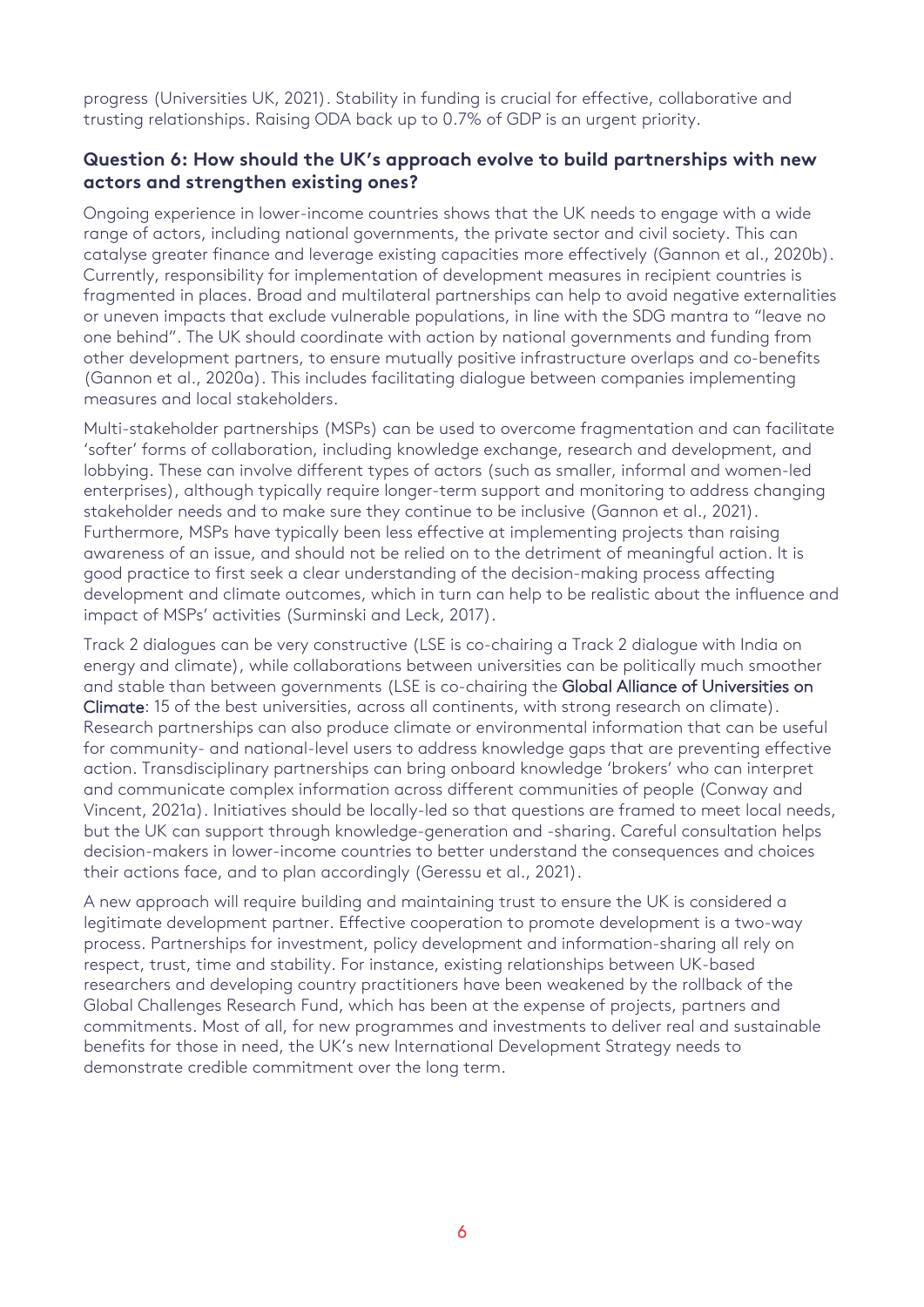# **References**

- Bhattacharya A, Meltzer J, Oppenheim J, Qureshi MZ, Stern N (2016). *Delivering on Sustainable Infrastructure for Better Development and Better Climate.* Washington DC: Brookings Institution. [https://www.brookings.edu/research/delivering-on-sustainable-infrastructure-for-better](https://www.brookings.edu/research/delivering-on-sustainable-infrastructure-for-better-development-and-better-climate/)[development-and-better-climate/](https://www.brookings.edu/research/delivering-on-sustainable-infrastructure-for-better-development-and-better-climate/)
- Byrnes R, Surminski S (2019). *Addressing the impacts of climate change through an effective Warsaw International Mechanism on Loss and Damage: Submission to the second review of the Warsaw International Mechanism on Loss and Damage under the UNFCCC.* London: Grantham Research Institute on Climate Change and Environment.

[https://www.lse.ac.uk/granthaminstitute/publication/addressing-the-impacts-of-climate-change](https://www.lse.ac.uk/granthaminstitute/publication/addressing-the-impacts-of-climate-change-through-an-effective-warsaw-international-mechanism-on-loss-and-damage/)[through-an-effective-warsaw-international-mechanism-on-loss-and-damage/](https://www.lse.ac.uk/granthaminstitute/publication/addressing-the-impacts-of-climate-change-through-an-effective-warsaw-international-mechanism-on-loss-and-damage/)

- Challinor A, Benton TG (2021). International dimensions. In: Betts RA, Haward AB, Pearson KV (eds), *The Third UK Climate Change Risk Assessment Technical Report.* Prepared for the Climate Change Committee. London
- Coalition of Finance Ministers for Climate Action (2021). *Better Recovery, Better World: Resetting Climate Action in the Aftermath of the COVID-19 Pandemic.* Washington: Coalition Secretariat. [https://www.financeministersforclimate.org/news/better-recovery-better-world-resetting-climate](https://www.financeministersforclimate.org/news/better-recovery-better-world-resetting-climate-action-aftermath-covid-19-pandemic)[action-aftermath-covid-19-pandemic](https://www.financeministersforclimate.org/news/better-recovery-better-world-resetting-climate-action-aftermath-covid-19-pandemic)
- Conway D, Vincent K (2021a). *Climate Risk in Africa: Adaptation and Resilience.* London: Palgrave Macmillan.
- Conway D, Vincent K (2021b). *Supporting adaptation action and climate resilience in 2021.* Grantham Research Institute on Climate Change and the Environment. Commentary, 1 February. [https://www.lse.ac.uk/granthaminstitute/news/supporting-adaptation-action-and-climate](https://www.lse.ac.uk/granthaminstitute/news/supporting-adaptation-action-and-climate-resilience-in-2021/)[resilience-in-2021/](https://www.lse.ac.uk/granthaminstitute/news/supporting-adaptation-action-and-climate-resilience-in-2021/)
- Dicker S, Unsworth S, Byrne R, Ward B (2021). *Saving lives and livelihoods: The benefits of investments in climate change adaptation and resilience.* London: Grantham Research Institute on Climate Change and the Environment. [https://www.lse.ac.uk/granthaminstitute/publication/saving-lives](https://www.lse.ac.uk/granthaminstitute/publication/saving-lives-and-livelihoods-the-benefits-of-investments-in-climate-change-adaptation-and-resilience/)[and-livelihoods-the-benefits-of-investments-in-climate-change-adaptation-and-resilience/](https://www.lse.ac.uk/granthaminstitute/publication/saving-lives-and-livelihoods-the-benefits-of-investments-in-climate-change-adaptation-and-resilience/)
- Food and Agriculture Organization [FAO], International Fund for Agricultural Development [IFAD], United Nations Children's Fund [UNICEF], World Food Programme [WFP] and World Health Organization [WHO] (2021). T*he State of Food Security and Nutrition in the World 2021: Transforming Food Systems for Food Security, Improved Nutrition and Affordable Healthy Diets for All.* Rome: United Nations. [https://www.wfp.org/publications/2021-state-food-security-and-nutrition-world-report](https://www.wfp.org/publications/2021-state-food-security-and-nutrition-world-report-and-inbrief)[and-inbrief](https://www.wfp.org/publications/2021-state-food-security-and-nutrition-world-report-and-inbrief)
- Gannon KE, Crick F, Atela J, Babagaliyeva Z, Batool S, Bedelian C, Carabine E, Conway D, Diop M, Fankhauser S, Jobbins G, Ludi E, Qaisrani A, Rouhaud E, Simonet C, Suleri A, Wade CT (2020b). Private adaptation in semi-arid lands: a tailored approach to 'leave no one behind'. *Global Sustainability*, 3, e6, 1–12. [https://doi.org/10.1017/sus.2019.26.](https://doi.org/10.1017/sus.2019.26)
- Gannon KE, Crick F, Atela J, Conway D, (2021). What role for multi-stakeholder partnerships in adaptation to climate change? Experiences from private sector adaptation in Kenya. *Climate Risk Management*, 32, 100319, ISSN 2212-0963, [https://doi.org/10.1016/j.crm.2021.100319.](https://doi.org/10.1016/j.crm.2021.100319)
- Gannon KE, Pettinotti L, Conway D, Surminski S, Ndilhana E, Nyumba T (2020a). *Imaginaries of development corridors: Delivering the Sustainable Development Goals through development corridors in East Africa.* Grantham Research Institute on Climate Change and the Environment Working Paper No. 355. ISSN 2515-5717.

[https://www.lse.ac.uk/granthaminstitute/publication/imaginaries-of-development-corridors](https://www.lse.ac.uk/granthaminstitute/publication/imaginaries-of-development-corridors-delivering-the-sustainable-development-goals-through-development-corridors-in-east-africa/)[delivering-the-sustainable-development-goals-through-development-corridors-in-east-africa/](https://www.lse.ac.uk/granthaminstitute/publication/imaginaries-of-development-corridors-delivering-the-sustainable-development-goals-through-development-corridors-in-east-africa/)

Geressu R, Siderius C, Harou JJ, Kashaigili J, Pettinotti L, Conway D (2020). Assessing river basin development given water-energy-food-environment interdependencies. *Earth's Future*, 8, e2019EF001464. [https://doi.org/10.1029/2019EF001464.](https://doi.org/10.1029/2019EF001464)